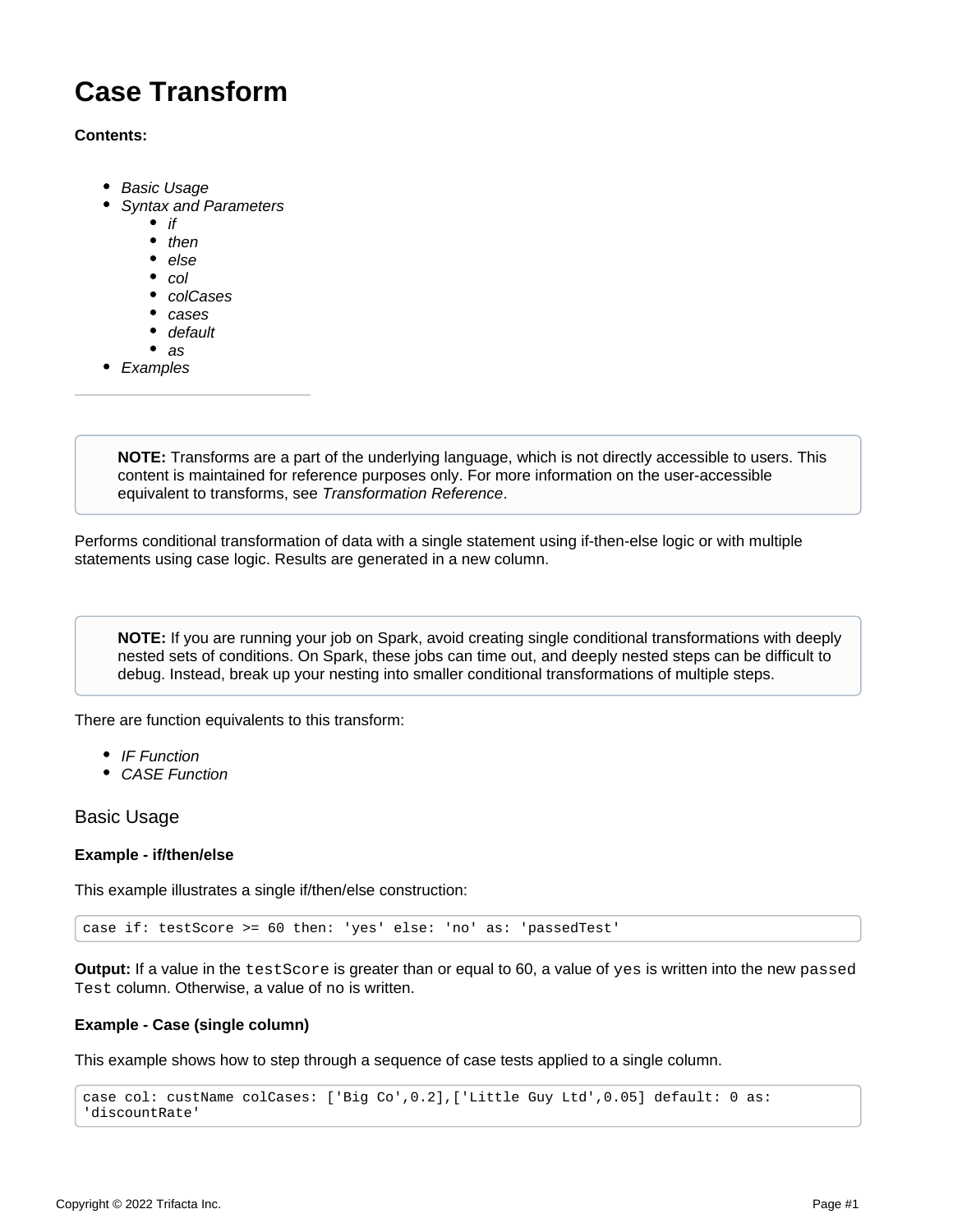**Output:** Checks names in the custName column and writes discount values based on exact matches of values in the column:

| custName value          | discountRate |
|-------------------------|--------------|
| Big Co                  | 0.2          |
| Little Guy Ltd          | 0.05         |
| default (if no matches) | 0            |

#### **Example - Case (custom conditions)**

The following example illustrates how to construct case transforms with multiple independent conditions. Tests can come from arbitrary columns and expressions.

- The first case is tested:
	- If true, then the listed value is written to the new column.
	- **If false, then the next case is tested.**
- $\bullet$  If none of the stated cases evaluates to  $true$ , then the default value is written.

```
case cases: [totalOrdersQ3 < 10, true], [lastOrderDays > 60, true] default: false as: 
'sendCheckinEmail'
```
**Output:** If the total orders in Q3 < 10 OR the last order was placed more than 60 days ago, then write true in the sendCheckinEmail. Otherwise, write false.

| Logic                             | Test                                                | <b>SendCheckinEmail</b> |
|-----------------------------------|-----------------------------------------------------|-------------------------|
| if                                | totalOrders03 < $10$ true                           |                         |
|                                   | if above is false $ $ last Order Days > 60 $ $ true |                         |
| if above is false I write default |                                                     | false                   |

## <span id="page-1-0"></span>Syntax and Parameters

```
case [if: if expression] [then:'str_if_true'] [else:'str_if_false] [col:col1] [colCases:
[[Match1,Val1]],[[Match2,Val2]][cases: [[Exp3,Val3]],[[Exp4,Val4]] [default:default_val] 
as: 'new_column_name'
```

| Token    | <b>Required?</b> | Data Type                  | <b>Description</b>                                                                                                                                                     |
|----------|------------------|----------------------------|------------------------------------------------------------------------------------------------------------------------------------------------------------------------|
| case     | Υ                | transform                  | Name of the transform                                                                                                                                                  |
| if       | N                | string                     | (For single if/then/else) Expression that is tested must evaluate to true or false.                                                                                    |
| then     | N                | string                     | (For single if/then/else) Value written to the new column if the if expression is true.                                                                                |
| else     | N                | string                     | (For single if/then/else) Value written to the new column if the if expression is $false$ .                                                                            |
| col      | N                | string                     | (For single-column case) Name of column whose values are to be tested.                                                                                                 |
| colCases | N                | comma-<br>separated arrays | (For single-column case) Matrix of string-value pairs:<br>First entry is the value to match.<br>Second entry is the value written to the new column if a match appears |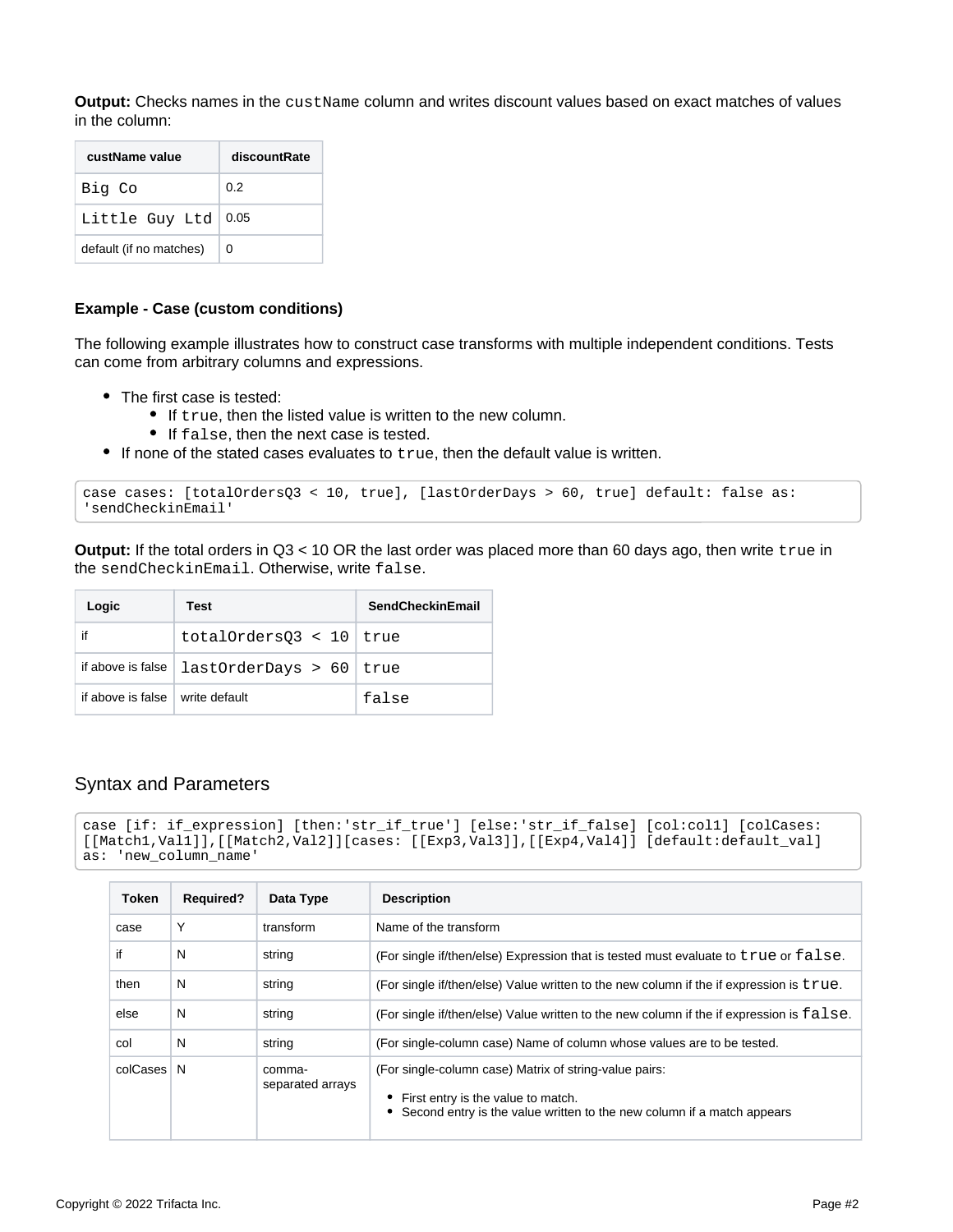| cases   | N | comma-<br>separated arrays | (For custom conditions case) Matrix of expression-value pairs:<br>• First entry is the expression to evaluate.<br>• Second entry is the value to write if the expression is true. |
|---------|---|----------------------------|-----------------------------------------------------------------------------------------------------------------------------------------------------------------------------------|
| default | N | any                        | (For single-column case and custom condition case) If no matches are made, this<br>value is written to the new column.                                                            |
| as      |   | string                     | Name of the new column where results are written.                                                                                                                                 |

For more information on syntax standards, see [Language Documentation Syntax Notes](https://docs.trifacta.com/display/r064/Language+Documentation+Syntax+Notes).

## <span id="page-2-0"></span>**if**

For if-then-else condition types, this value is an expression to test. Expression must evaluate to true or false.

## **Usage Notes:**

| <b>Required?</b>                                              | Data Type |
|---------------------------------------------------------------|-----------|
| Required for if-the-else condition type   String (expression) |           |

## <span id="page-2-1"></span>**then**

For if-then-else condition types, this value is a literal value to write in the output column if the expression evaluates to true.

## **Usage Notes:**

| <b>Required?</b>                                                       | Data Type |
|------------------------------------------------------------------------|-----------|
| Required for if-the-else condition type   String or other literal type |           |

#### <span id="page-2-2"></span>**else**

For if-then-else condition types, this value is a literal value to write in the output column if the expression evaluates to false.

## **Usage Notes:**

| <b>Required?</b>                        | Data Type                    |
|-----------------------------------------|------------------------------|
| Required for if-the-else condition type | String or other literal type |

## <span id="page-2-3"></span>**col**

For single-case condition types, this value identifies the column to test.

## **Usage Notes:**

| <b>Required?</b>                                               | Data Type |
|----------------------------------------------------------------|-----------|
| Required for single-case condition type   String (column name) |           |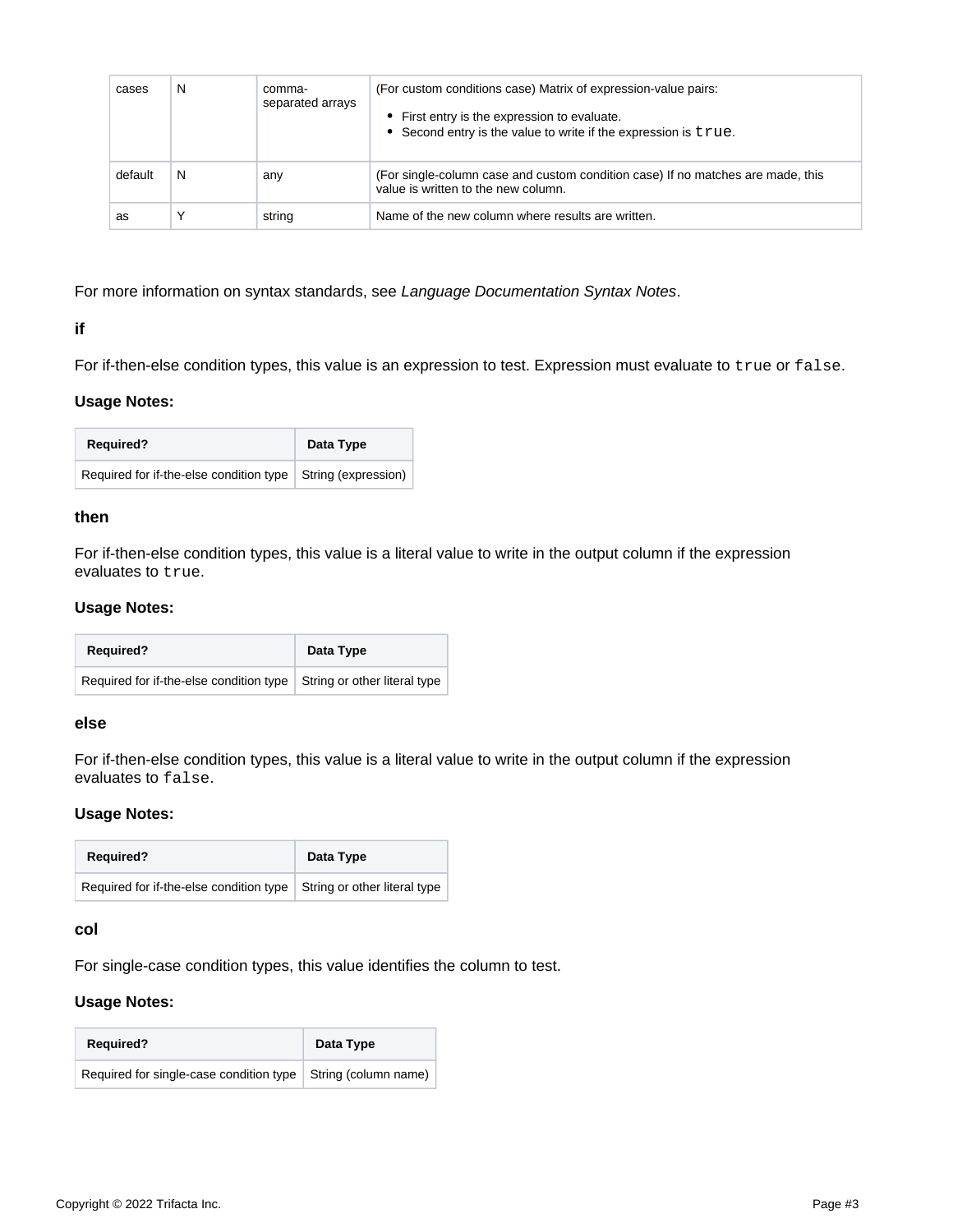## <span id="page-3-0"></span>**colCases**

For single-case condition types, this parameter contains a comma-separated set of two-value arrays.

- **Array value 1:** A literal value to match in the specified column.
- **Array value 2:** If the value is matched, this value is written into the output column.

You can specify one or more cases as comma-separated two-value arrays.

#### **Usage Notes:**

| <b>Required?</b>                                                             | Data Type |
|------------------------------------------------------------------------------|-----------|
| Required for single-case condition type $\vert$ Array (comma-separated list) |           |

#### <span id="page-3-1"></span>**cases**

For multi-case condition types, this parameter contains a comma-separated set of two-value arrays.

- **Array value 1:** An expression to test, which must evaluate to true or false.
- **Array value 2:** If the value is matched, this value is written into the output column.

You can specify one or more cases as comma-separated two-value arrays.

## **Usage Notes:**

| <b>Required?</b>                                                       | Data Type |
|------------------------------------------------------------------------|-----------|
| Required for single-case condition type   Array (comma-separated list) |           |

## <span id="page-3-2"></span>**default**

For single-case and multi-case condition types, this parameter defines the value to write in the new column if none of the cases yields a true result.

## **Usage Notes:**

| <b>Required?</b>                        | Data Type                |
|-----------------------------------------|--------------------------|
| Required for single-case condition type | Literal of any data type |

#### <span id="page-3-3"></span>**as**

Name of the new column that is being generated. If the as parameter is not specified, a default name is used.

## **Usage Notes:**

| <b>Required?</b> | Data Type            |
|------------------|----------------------|
| Yes              | String (column name) |